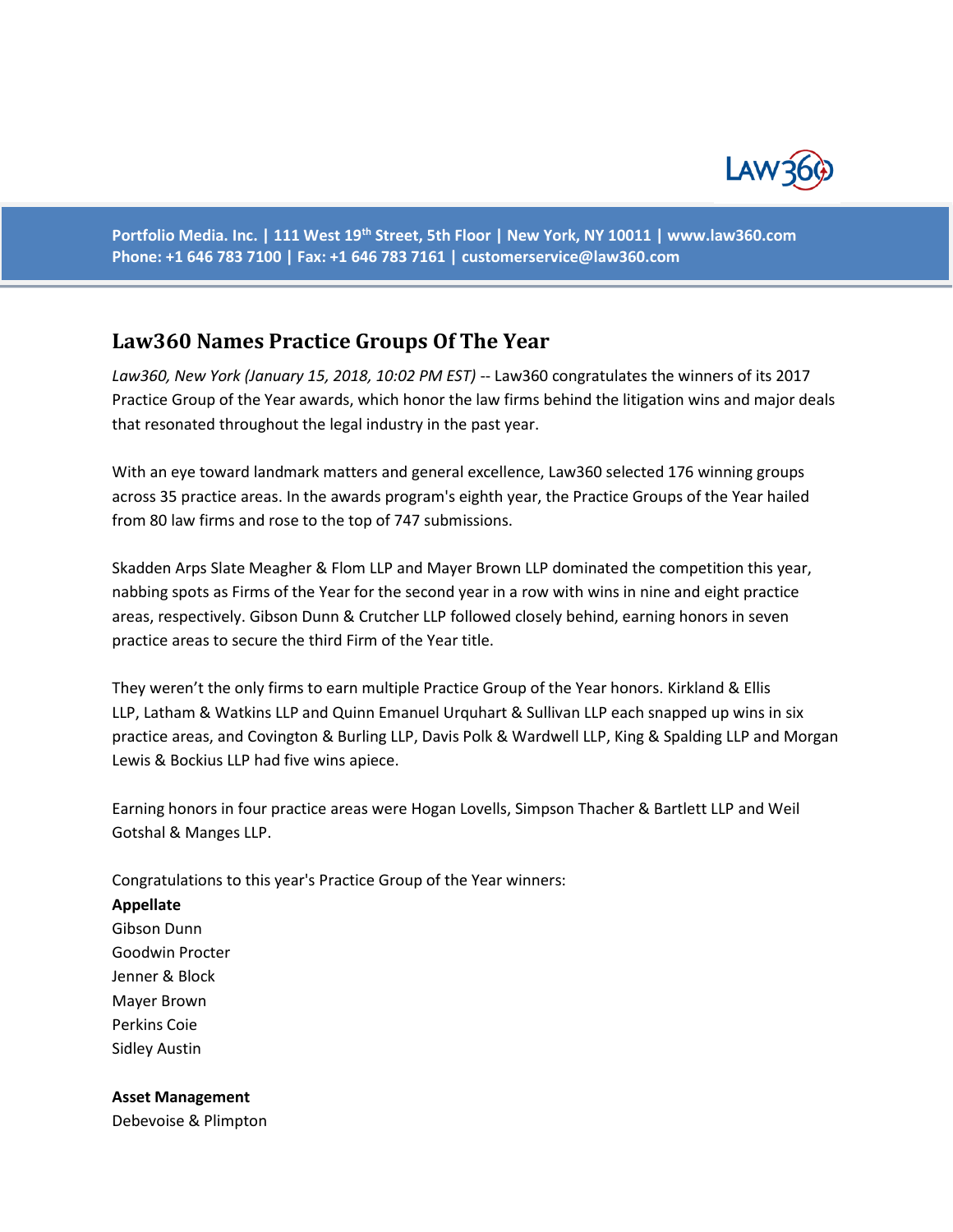Morgan Lewis Proskauer Rose Ropes & Gray Stradley Ronon

#### **Banking**

Ballard Spahr Davis Polk Debevoise & Plimpton Mayer Brown Quinn Emanuel

### **Bankruptcy**

Davis Polk Jones Day Kirkland Outten & Golden Skadden Weil

#### **Capital Markets**

Cleary Gottlieb Davis Polk Hogan Lovells Latham & Watkins Simpson Thacher Skadden

#### **Class Action**

Hogan Lovells Labaton Sucharow Mayer Brown Seeger Weiss Susman Godfrey

# **Competition**

Cleary Gottlieb Gibson Dunn Latham & Watkins Morgan Lewis Weil

#### **Consumer Protection**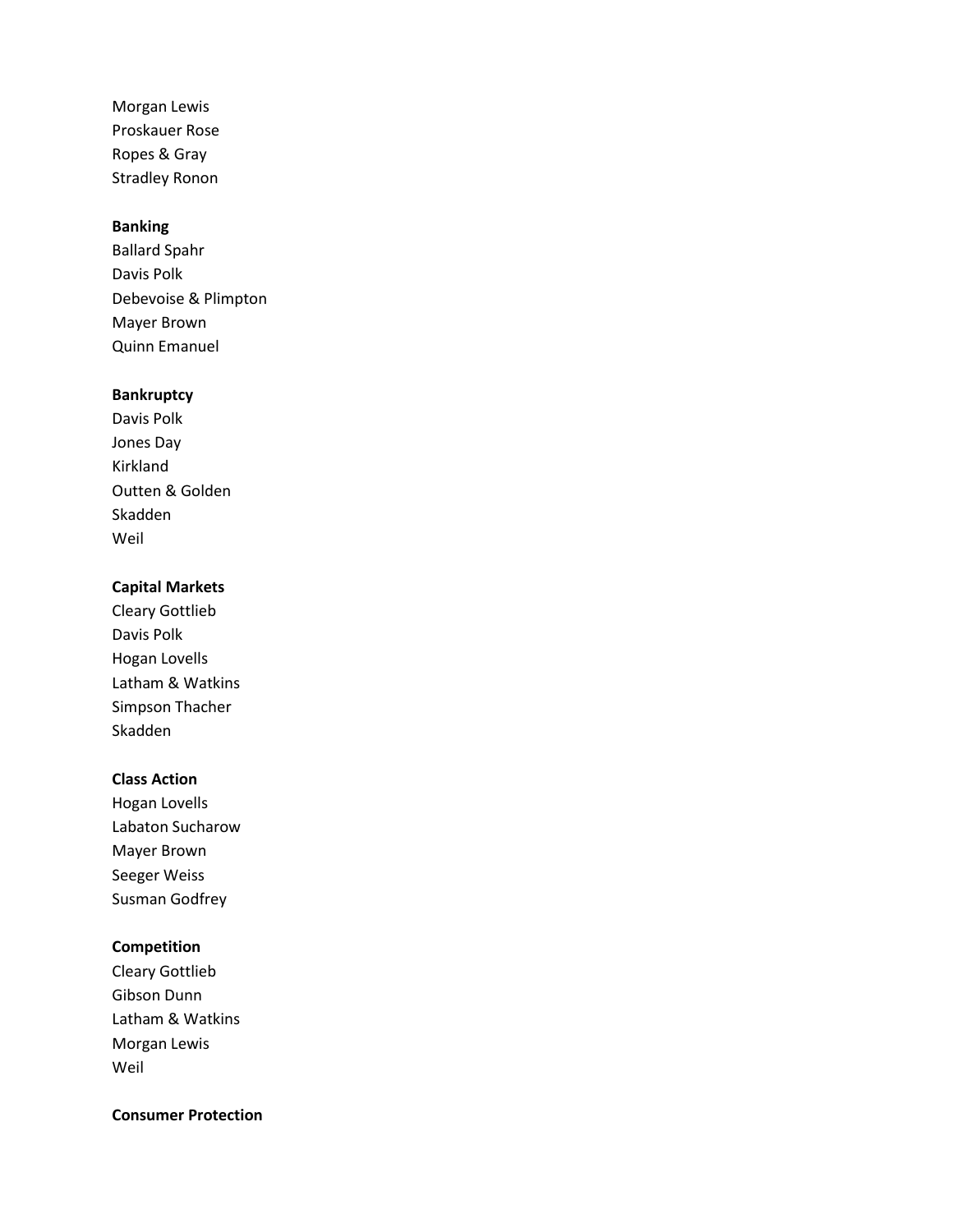Edelson Kelley Drye & Warren Mayer Brown Venable ZwillGen

#### **Employment**

King & Spalding Littler Mendelson Morgan Lewis Ogletree Deakins Outten & Golden Seyfarth Shaw

#### **Energy**

Bracewell Kirkland & Ellis Latham & Watkins Skadden Vinson & Elkins

## **Environmental**

BakerHostetler Beveridge & Diamond Hunton & Williams Morgan Lewis Nossaman

## **Food & Beverage**

Faegre Baker Daniels Jenner & Block Mayer Brown Perkins Coie Sullivan & Cromwell

#### **Government Contracts**

Covington & Burling Crowell & Moring Fried Frank Pillsbury Winthrop Wiley Rein

#### **Health**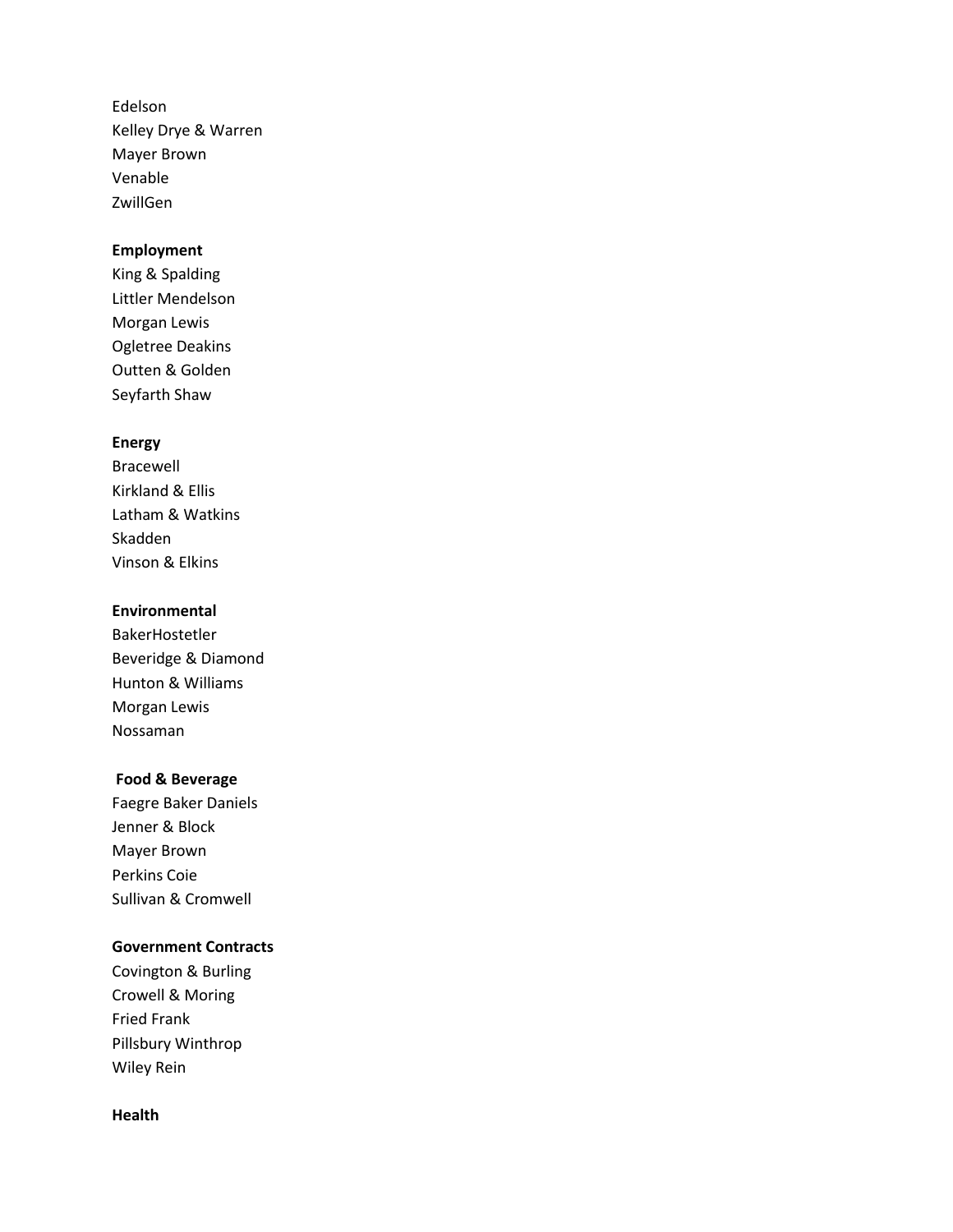Epstein Becker Green King & Spalding McDermott Will Zuckerman Spaeder

#### **Hospitality**

Dentons Greenberg Traurig Holland & Knight

#### **Insurance**

Debevoise & Plimpton Hogan Lovells McKool Smith Reed Smith Skadden

#### **Intellectual Property**

Archer Law Finnegan Goodwin Procter Hughes Hubbard Jones Day Mayer Brown Quinn Emanuel

#### **International Arbitration**

Arnold & Porter Kaye Scholer Freshfields Bruckhaus Deringer King & Spalding Sidley Austin Skadden

#### **International Trade**

Covington & Burling Kelley Drye Kirkland & Ellis Sidley Austin Wiley Rein

## **Life Sciences**

Fish & Richardson King & Spalding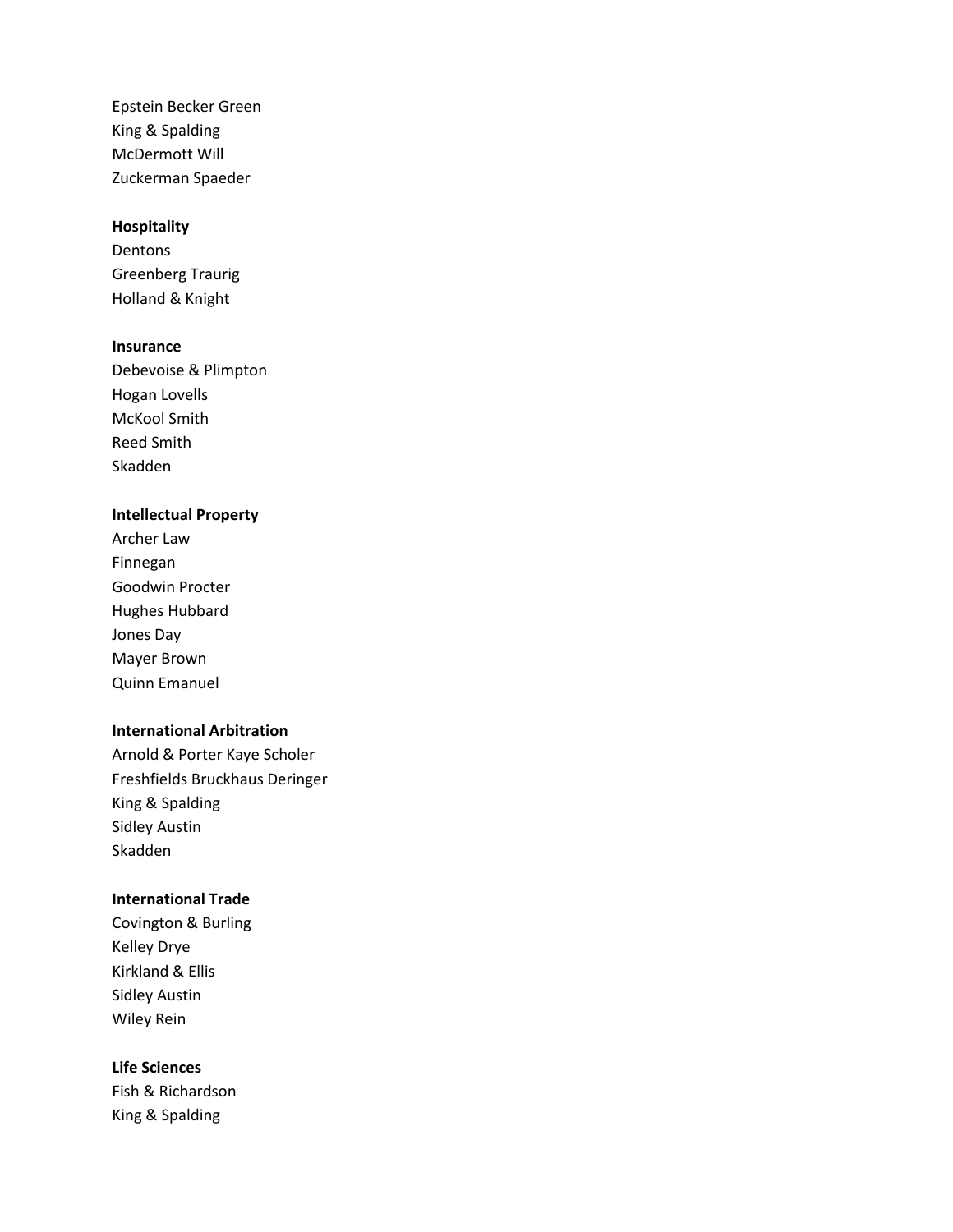Paul Hastings Sullivan & Cromwell Williams & Connolly

# **Media & Entertainment**

Ballard Spahr Davis Wright Tremaine Jenner & Block Munger Tolles & Olson O'Melveny & Myers

#### **Mergers & Acquisitions**

Cravath Davis Polk Simpson Thacher Skadden Sullivan & Cromwell

# **Native American**

Dentons Holland & Knight WilmerHale

#### **Privacy**

Cohen Milstein Cooley Edelson Gibson Dunn ZwillGen

# **Private Equity**

Kirkland & Ellis Latham & Watkins Ropes & Gray Simpson Thacher Weil Gotshal

## **Product Liability**

Beasley Allen Law Firm Bowman & Brooke Covington & Burling King & Spalding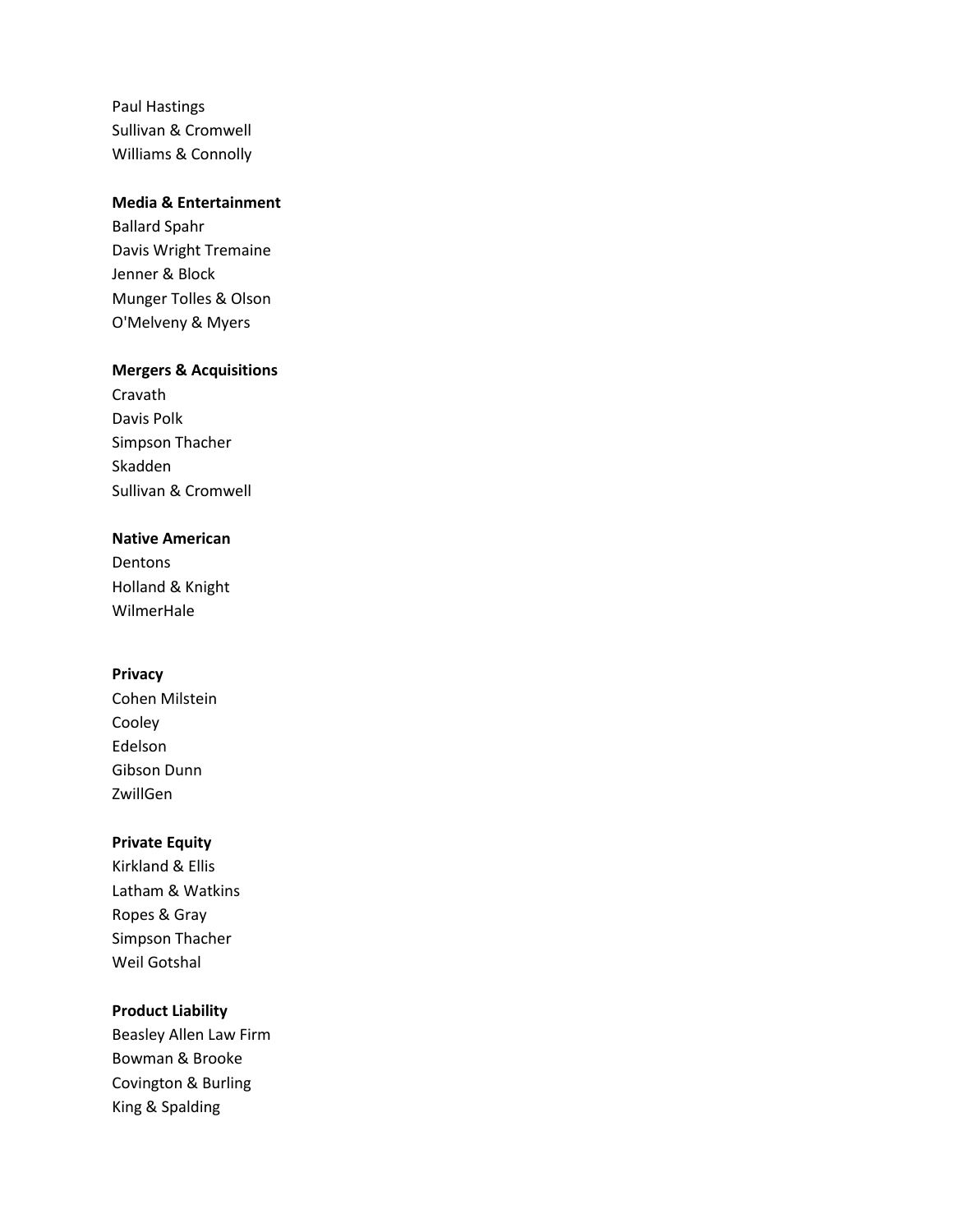Quinn Emanuel Seeger Weiss

## **Project Finance**

Mayer Brown Norton Rose Fulbright O'Melveny & Myers White & Case

#### **Real Estate**

Dentons Goodwin Procter Hogan Lovells Kirkland & Ellis Simpson Thacher

#### **Securities**

Cleary Gottlieb Gibson Dunn Kirkland & Ellis Quinn Emanuel Robbins Geller Skadden Weil Gotshal

#### **Sports**

Akin Gump Covington & Burling Gibson Dunn Proskauer Rose Winston & Strawn

## **Tax**

Cravath Davis Polk Mayer Brown Morgan Lewis Skadden

# **Technology**

Fenwick & West Latham & Watkins WilmerHale